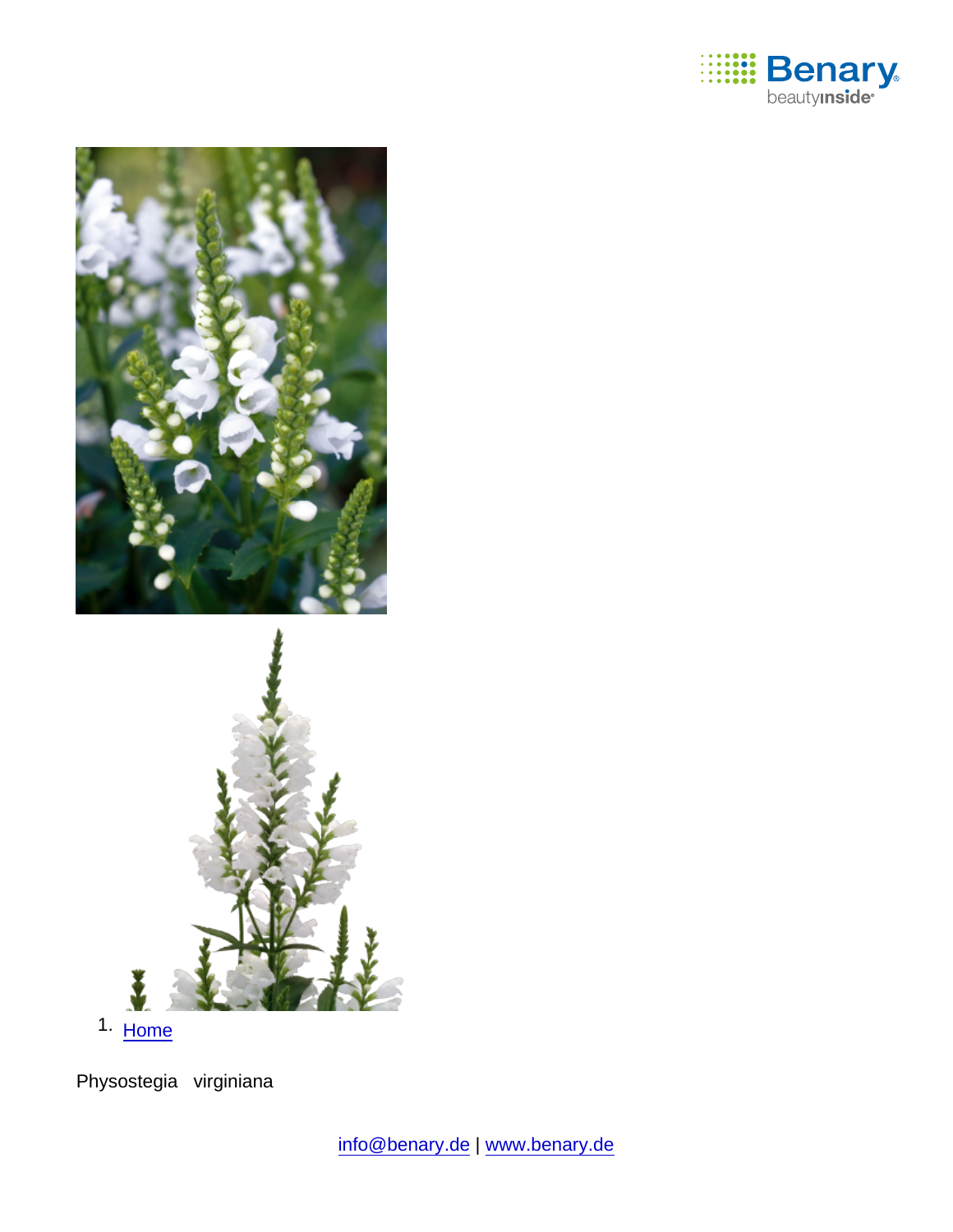

# Crystal Peak

- Garden's First Lady
- FastraX perennial: flowers the first year from seed without vernalization
- Compact habit reduces shipping cost and bench space

| <b>Bookmark</b>       |
|-----------------------|
| Recommend             |
| <b>Print</b>          |
| Crop Time             |
| Spring: 16 - 18 weeks |
| Height                |
| 16 ? / 40 cm          |
| Exposure              |
| Sun - Partial shade   |
| <b>Seed Form</b>      |
| <b>Raw Seed</b>       |
| <b>Heat Zone</b>      |
| $8 - 4$               |
| <b>Hardiness Zone</b> |
| $2 - 9$               |
| <b>Best Uses</b>      |
| Bedding, Cutflower    |

# Culture guide

Usage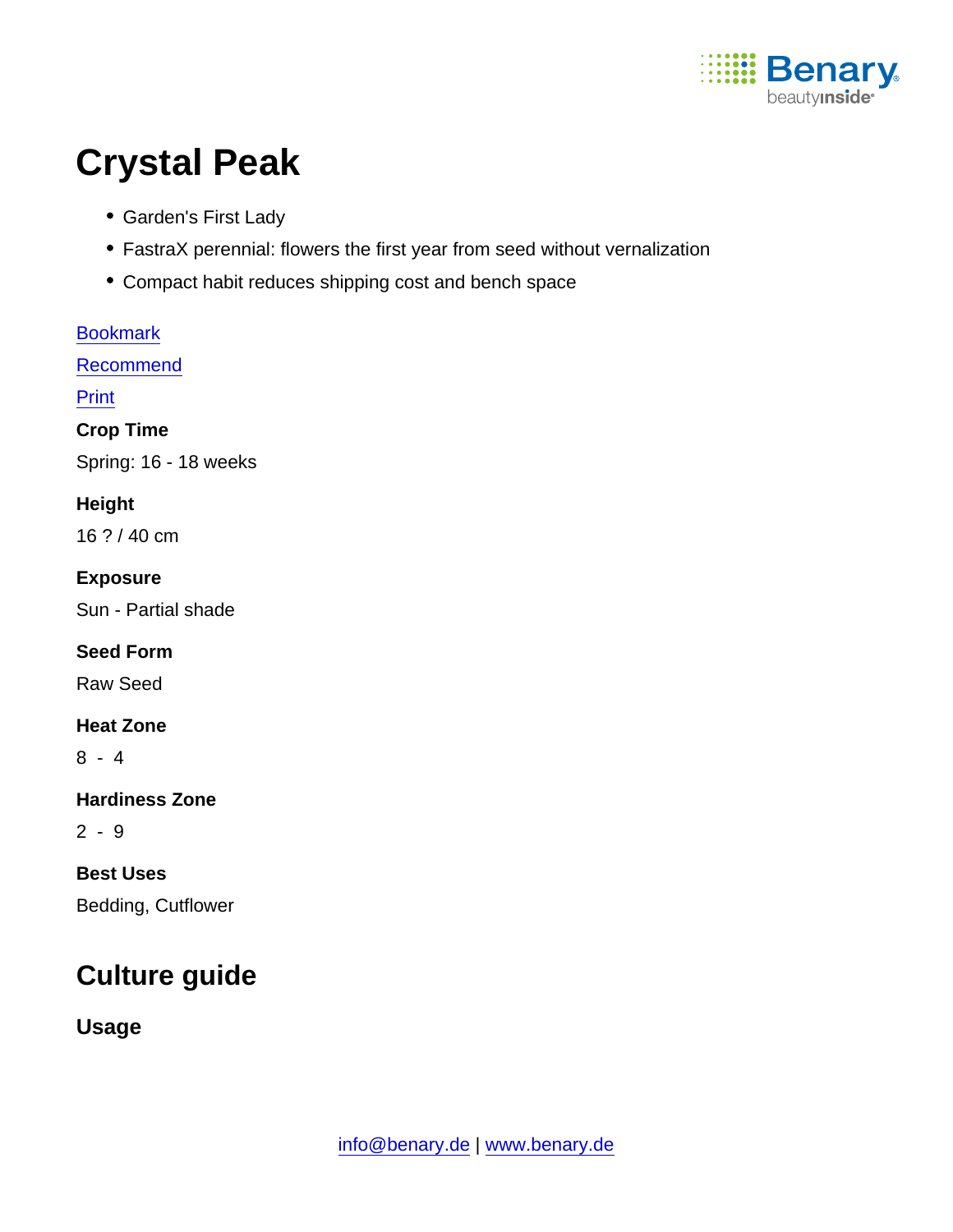

Pot plants, landscape perennial, cut flower, mixed containers

#### Sow time

December-March for flowering in pots from May-July. July-August for flowering in larger pots the following year

#### Sowing method

1-3 seeds per plug

#### **Germination**

Stage I: 12-16 days at 65-72 °F (18-22 °C), Stage II-IV: 17-42 days at 60-65 °F (15-18 °C). Use media with very low soluble salt levels and pH: 5.5-7.0. Cover seed lightly with vermiculite after sowing. Keep soil slightly moist but not wet. Avoid direct sunlight by shading seeds after sowing.

#### Growing on

Transplant plugs after 7 weeks. Grow on at 60-65 °F (15-18 °C), in a humus medium.

## Media

Use a well-drained, growing substrate with 15-30 % clay, 0-15 % parts (e.g. bark, perlite, sand), 1-3 kg/m<sup>3</sup> complete balanced fertilizer, 0-3 kg/m<sup>3</sup> slow release fertilizer (3-9 months), ironchelate, micronutrients, pH: 5.5-7.0.

## **Temperature**

Grow at 50-64 °F (10-18 °C) or outdoors. In winter indoors frost free at 38-41°F (3-5 °C) or outdoors with fleece cover.

## **Fertilization**

High fertilization levels are required. Fertilize the crop weekly with 130-150 ppm nitrogen (at 3 kg/m<sup>3</sup> slow release fertilizer in substrate), using complete balanced fertilizer. Avoid high